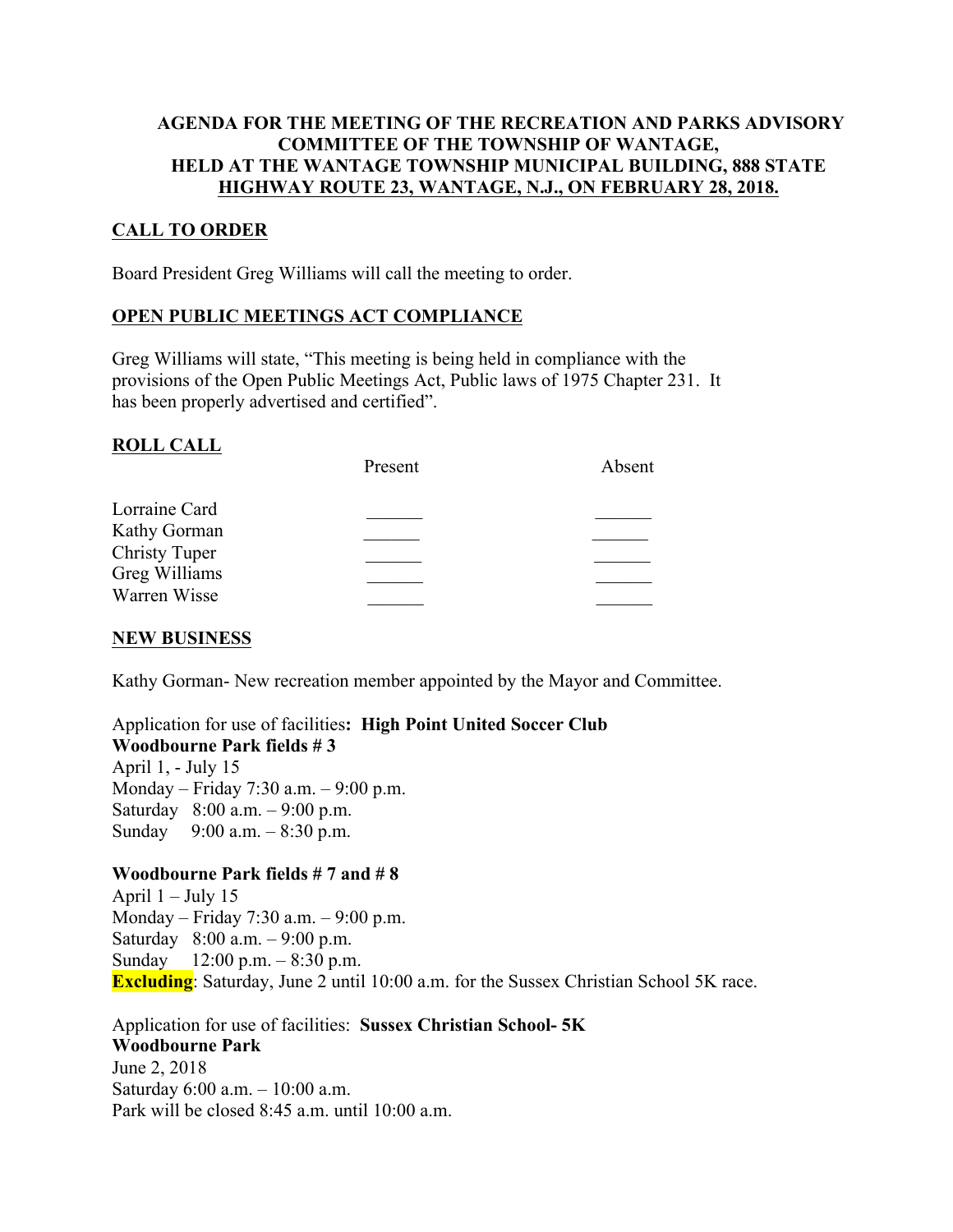Application for use of facilities: **Opening Day** - **Sussex \ Wantage Softball and Baseball Woodbourne Park field # 4, # 5 and football fields # 7 and # 8** Saturday April 14 – 7:00 a.m. – 6:00 p.m. No rain date for opening day.

Application for use of facilities: **Sussex \ Wantage Softball Woodbourne Park field # 1, #2** April 1, - July 1 Monday – Friday 5:00 p.m. – 8:00 p.m. Saturday – Sunday 8:00 a.m. - 8:00 p.m. **Excluding**: Saturday, June 2 until 10:00 a.m. for the Sussex Christian School 5K race.

### Application for use of facilities: **North Jersey Rattlers- Sussex County Travel Baseball Woodbourne Park field #4**

April 3, – June 28 Tuesday and Thursday  $6:00$  p.m.  $-8:00$  p.m. (Field usage worked out with Little League Baseball and High Point Travel Baseball.) **Excluding**: Saturday, June 2 until 10:00 a.m. for the Sussex Christian School 5K race.

Application for use of facilities: **Sussex \ Wantage Little League Baseball Lott Road fields #1, 2, 3 & 4 t-ball** April  $1, -$  June 30 Monday – Friday 5:00 p.m. – 8:00 p.m. Saturdays - 9:00 a.m. – 8:00 p.m.

Application for use of facilities: **Sussex \ Wantage Little League Baseball Woodbourne Park field #4** April 1, – June 30 Monday- Friday 5:00 p.m. – 8:00 p.m. Saturdays 9:00 a.m. – 8:00 p.m. (Field usage worked out with High Point Travel Baseball and North Jersey Rattlers Travel Baseball.) **Excluding**: Saturday, June 2 until 10:00 a.m. for the Sussex Christian School 5K race.

Application for use of facilities: **High Point Travel Baseball Woodbourne Park field #4** April  $1, -$  July 31 Monday – Friday 4:00 p.m. – 6:00 p.m. Sundays- 8:00 a.m. – 6:00 p.m. (Field usage worked out with Little League Baseball and North Jersey Rattlers Travel Baseball.) **Excluding**: Saturday, June 2 until 10:00 a.m. for the Sussex Christian School 5K race.

Application for use of facilities: **Sussex County YMCA Flag Football Woodbourne Park field #7** April 8, April 15 April 22, April 29 May 6, May 13, May 20 June 3, June 10, June 17, June 24, July 1, July 8. Sunday mornings 8:00 a.m. – 11:45 a.m.